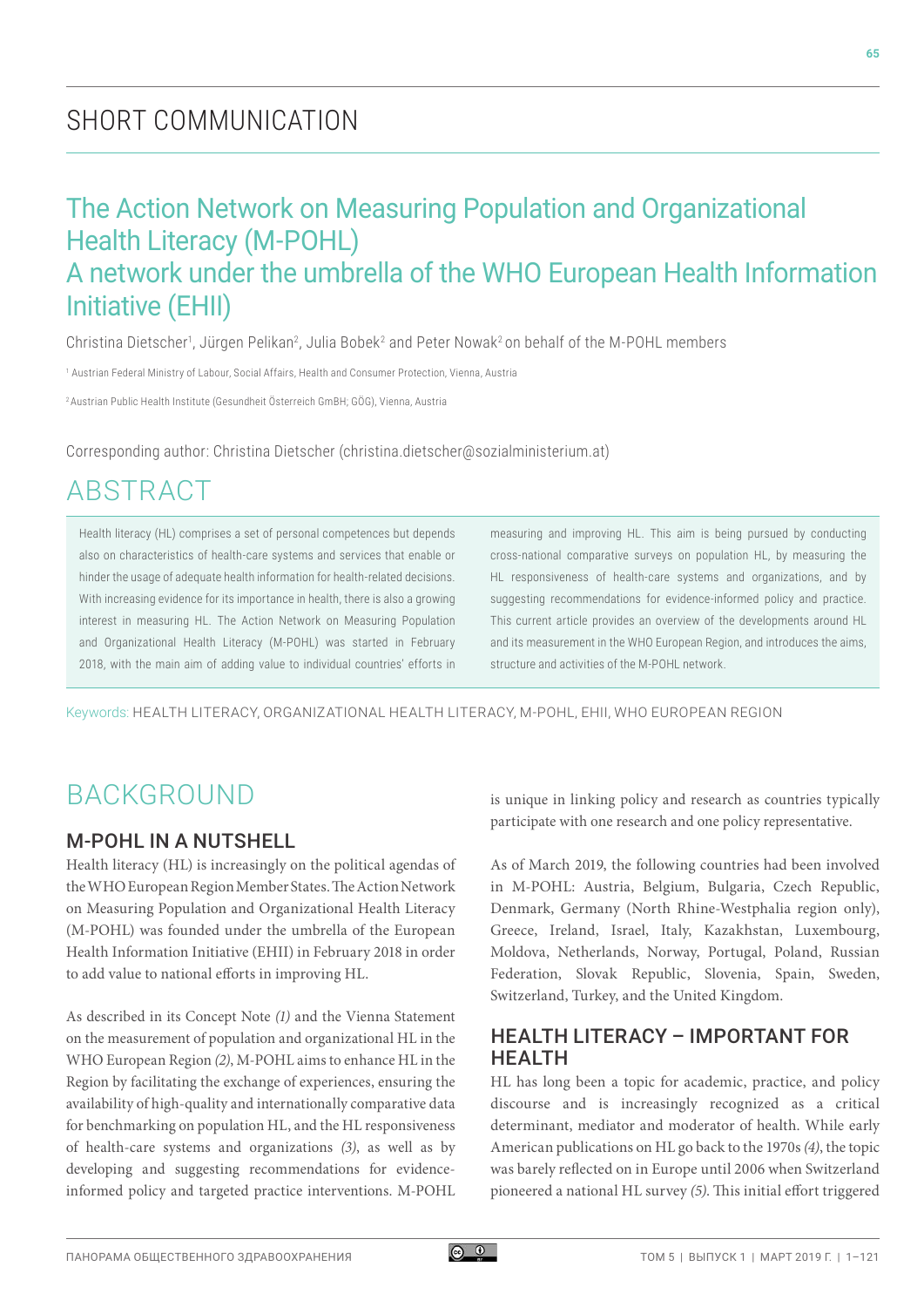the first European comparative HL survey, the so-called HLS-EU survey (European Health Literacy Project (HLS-EU) 2009–2012; cofinanced by the European Commission's Health Programme (Grant 2007–2013)) *(6)*, which accelerated the HL agenda of the participating countries and beyond.

The HLS-EU survey indicated that limited HL concerns large proportions of the study population, with measurements in the eight participating countries (Austria, Bulgaria, Germany (North Rhine-Westphalia region), Greece, Ireland, Netherlands, Poland, Spain) suggesting that between one and two thirds of the adult population are affected by limited, that is a problematic or an inadequate, HL. More measurement efforts in countries in Europe *(7–17)* and Asia *(18–20)* followed suit, with results indicating the same trend. Therefore, according to the HLS-EU Consortium's definition of HL, "the knowledge, motivation and competences to access, understand, appraise and apply health information in order to make judgments and take decisions in everyday life concerning health care, disease prevention and health promotion to maintain or improve quality of life throughout the course of life" *(21)*, a substantial number of adults have problems in accessing, understanding, appraising and applying healthrelated information in managing their health, which evidently has multiple implications. As indicated by a range of studies, people with better HL take better health-conducive everyday decisions, for example in relation to exercise choices *(22)*; they use more preventive and less acute healt-care services *(23)*; as patients, they are better able to communicate their health issues to health professionals and to understand explanations and treatment options. They can take a more active and competent role in the self-management of their conditions and have better clinical outcomes *(23, 24)*. Health economists estimate that limited HL accounts for 3–5% of health-care expenditure *(25)*.

It is of specific concern that some groups of chronically ill and older people – population groups that typically need frequent and continuous health-care interventions – have an even lower HL than the general population average *(22, 26)* and are therefore more vulnerable to reduced health-care outcomes *(23)*. This reduced opportunity for optimal health outcomes and greater difficulties in getting the maximum benefit from the health care received, represents an important issue for all concerned. Furthermore, HL is clearly related to social gradient, so that those with higher levels of education and income typically show better HL, and those with lower levels are more strongly affected by the consequences of low HL *(6, 22, 23, 27)*.

Originally, the focus of HL in the US was on screening and measuring the HL of patients to identify those who

needed specific attention. However, a more comprehensive understanding of HL has evolved over time. HL is now perceived as the interplay between personal abilities and the demands of systems and organizations upon the individual *(28)*. In other words, being able to access, understand, appraise and apply health information not only depends on individual skills but equally, according to researchers such as Rima Rudd *(29)* or Ruth Parker *(28)*, on the quality of health information and services, especially in the areas of supporting navigation and providing information. The providers of health-care services have to make sure that both the services and information provided are accessible, understandable, appraisable and applicable *(30)*, thus ensuring a robust basis for sound decisionmaking by the patient or client.

In addition to measuring personal HL, developments have been made in the measuring of the responsibility of health-care systems or organizations for HL, which some call HL responsiveness *(3)* or organizational health literacy *(31)* (see section 2.3). Combining both population HL and HL responsiveness data allows not only the identification of which population groups need most support in enhancing their HL, but also the assessment of which barriers in health-care systems and organizations need to be overcome in order to enhance the navigation of, access to, and the understanding and usage of the services and information provided.

#### HEALTH LITERACY – IMPORTANT IN GLOBAL AND EUROPEAN STRATEGIES

Global leaders in public health are paying increasing attention to the potential of HL. In 2009, the United Nations Economic and Social Council (ECOSOC) recognized the concept of HL as an "important factor for ensuring significant health outcomes" *(32)* and called for action plans for its promotion. Within the European Region, WHO's publication Health Literacy: The solid facts *(33)* summarizes important evidence around the topic and highlights HL as a key dimension for implementing the WHO European strategy Health 2020, not least in relation to its potential for promoting empowerment and participation in communities and in health care *(34)*.

At WHO's 9th Global Health Promotion conference in Shanghai, China (November 2016), HL was prominently featured, resulting in the Shanghai Declaration on promoting health in the 2030 Agenda for Sustainable Development *(35)*. The Declaration establishes the link between HL and the United Nation's Sustainable Development Goals (SDGs) *(36)* and calls for the development, implementation and monitoring of intersectoral strategies at national and local levels for strengthening HL in all populations. Within the European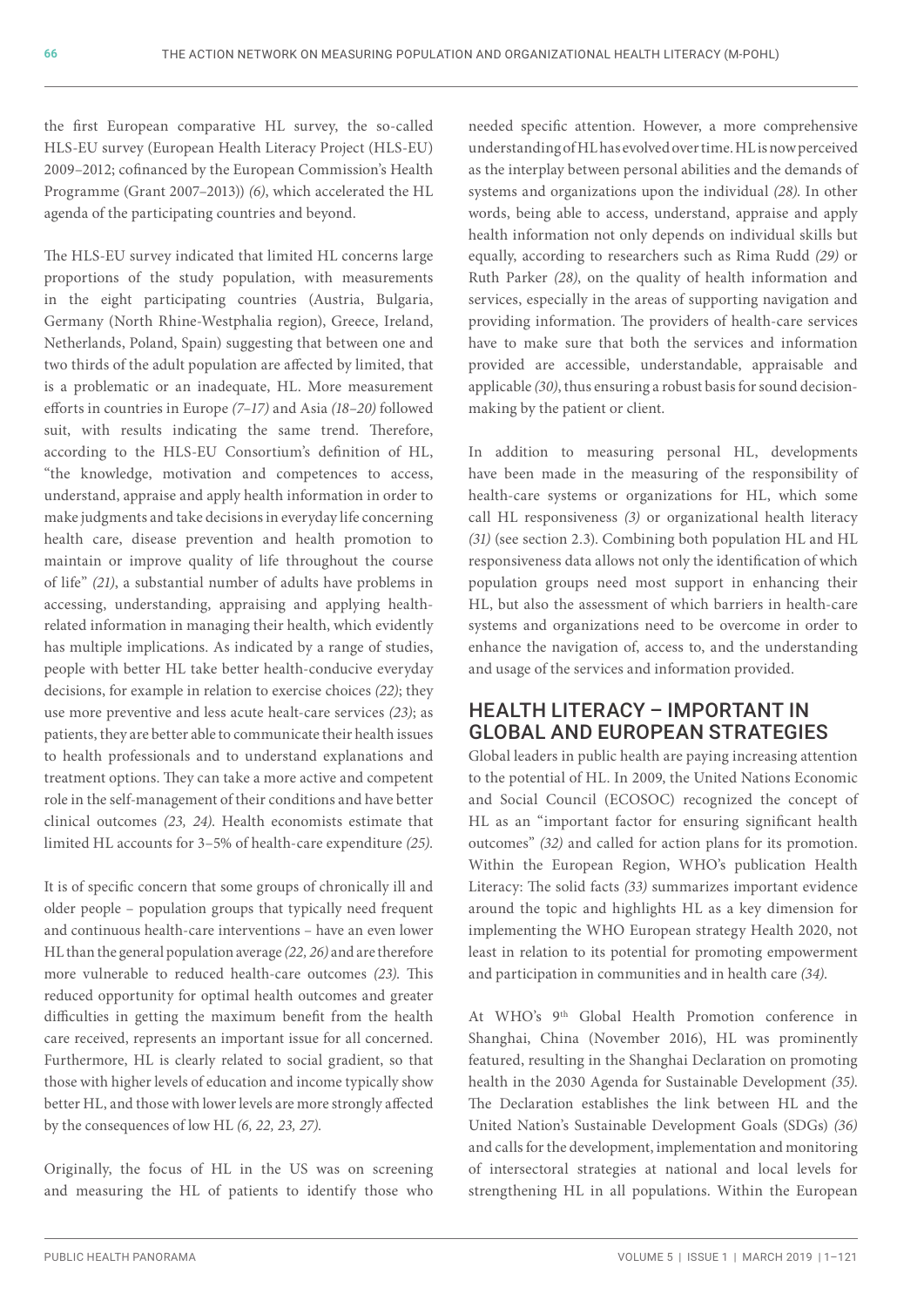Region, Regional Director Zsuzanna Jakab defined HL as one of the enablers of implementing the Sustainable Development Goals during the 67th WHO Regional Committee for Europe meeting in Budapest in September 2017.

The Organisation for Economic Co-operation and Development (OECD) has also started to work on HL, drafting a fast track paper on how HL is currently addressed by OECD Member States *(37)*, which was published in December 2018. Also in 2018, the executive board of the International Union of Health Promotion and Education ratified a position statement supporting HL policy, practice and research at a global level *(38)*.

Specific attention has also been given to the potential of HL in reducing the prevalence and impact of non communicable diseases (NCDs), as is reflected in the Montevideo Roadmap 2018–2030 on NCDs as a Sustainable Development Priority *(39)*.

#### HEALTH LITERACY – IMPORTANT FOR NATIONAL HEALTH POLICY IN A GROWING NUMBER OF COUNTRIES

The availability of internationally comparable data on HL – enabling benchmarking with other countries – considerably contributed to the triggering of national responses in terms of public health policy throughout the European Region. After the HLS-EU survey, additional countries initiated population specific HL surveys including Albania *(7)*, Belgium *(8)*, Czech Republic *(9)*, Germany (whole country) *(10)*, Hungary *(11)*, Israel *(12)*, Italy *(13)*, Malta *(14)*, Norway *(15)*, Portugal *(16)*, and Switzerland *(17)*. Also, numerous countries began to take action on improving HL, for example, with specific national strategies, policies or action plans (for example, Germany), or by establishing HL alliances or platforms (for example, Austria, Denmark, Germany, Netherlands, Switzerland). A recent Health Evidence Network (HEN) report (published in September 2018) specifically investigating HL policies, identified 46 existing and/or developing HL policies at international, national and local levels in 19 Member States of the WHO European Region (representing 36% of all 53 Member States) *(40)*.

Because of the relevance and impact of the data, following the example of the Health Behavior in School-Aged Children (HBSC) study *(41)*, where multiple countries joined forces for international monitoring and benchmarking, researchers involved in the HLS-EU project started to lobby for the implementation of regular and internationally coordinated European HL surveys, which lead to the development of the M-POHL.

# HISTORY AND CURRENT ACTIVITIES OF M-POHL

### A SHORT HISTORY OF M-POHL

Following the HLS-EU project, the European Region's publication Health Literacy: The solid facts *(33)* both summarized suggestions for improving HL across sectors and policy areas and called for regular comparative HL surveys in Europe in as many countries as possible. Inspired by a letter from HLS-EU scientists to the ministers of health of Austria, Germany and Switzerland in 2016, the ministers of these countries, together with their colleagues from Luxemburg and Liechtenstein (Quintet countries) jointly committed themselves to support the establishment of regular HL surveys in Europe. They implemented a working group to further explore the best way forward and came up with the idea of an action network under the umbrella of the WHO European Region, which received strong support from the EHII. The inaugural meeting of the resulting M-POHL network took place in Vienna, Austria, in February 2018, followed by a second network meeting in Berne, Switzerland, in August 2018. The 68th meeting of the WHO Regional Committee for Europe, that took place in September 2018 in Rome, Italy, hosted a technical briefing on HL measurement in the Region. Throughout the meeting, Member States repeatedly stated the need for HL measurements, such as the inclusion of HL as a progress indicator for Health 2020, and reinforced the importance of HL in almost all sessions of the Regional Committee.

### HLS<sub>10</sub> – M-POHL'S FIRST PROJECT

M-POHL has been launching specific projects to reach its targets. Its first project, the HL Population Survey 2019/20 (abbreviated as  $HLS_{10}$ ), will be the second comparative European HL survey and will pave the grounds towards regular European HL surveys. National samples of HL data will be collected based on a joint study protocol to ensure reliability and comparability for the cross-national analysis and benchmarking between participating Member States. The underlying model, definition and instrument of measuring and analysing HL builds on the integrated, comprehensive, multidimensional HLS-EU model *(22, 26, 42)*.

While the focus of the study will be on population HL, the structure and type of questions, which follow the pattern developed for the HLS-EU survey ("how easy / difficult is it for you to …") *(42)*, will also enable the identification of specific areas where improvements in systems or organizational HL responsiveness are needed.

By addressing specific research questions on determinants and consequences of different HL levels, domains and aspects that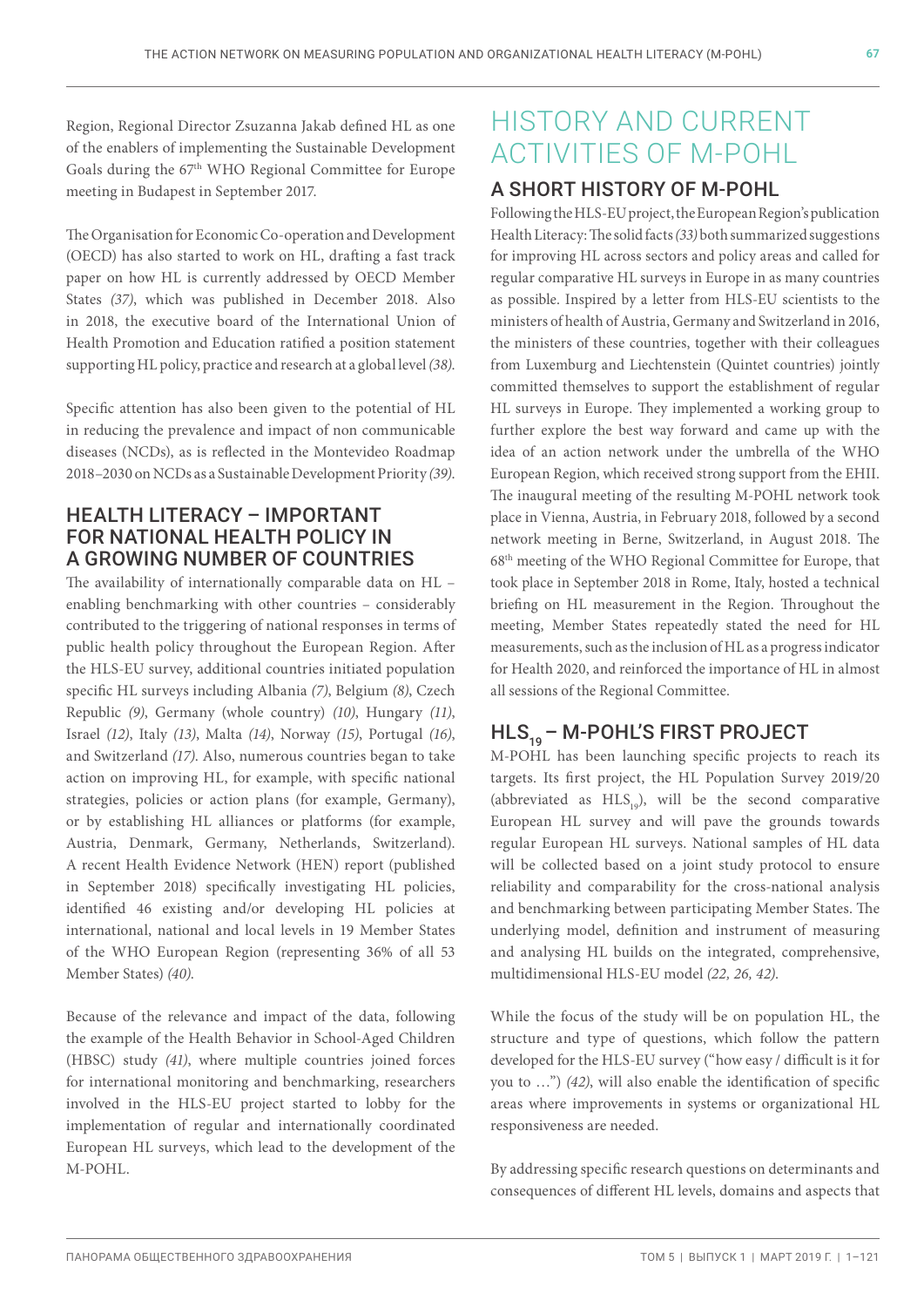will be captured in the survey tool, the study will contribute to further developing the HL knowledge base.

To ensure international comparability while also allowing for some leeway to cover specific interests of some participating countries, the  $HLS<sub>19</sub>$  survey instrument will be structured into three components:

- 1.  $HLS<sub>10</sub>$  core: mandatory questions that each participating country must include.
- 2.  $HLS_{19}$  optional packages: questions on specific topic areas (such as digital HL, HL for communication and navigation in health-care services) from which participating countries can choose.
- 3. National add-ons: country-specific questions on topics of importance for national policy, research and practice.

At the time of submitting this article, the preparation of the survey instrument is ongoing. It will be made available in spring 2019. The data collection period for  $HLS<sub>0</sub>$  is envisaged to occur between the end of 2019 and spring 2020, and a comparative report will be available in 2021. Based on the results, suggestions for evidence-informed policy and practice will be developed and disseminated to relevant stakeholders within the European Region.

### M-POHL'S SECOND FOCUS: HEALTH-CARE SYSTEMS AND ORGANIZATIONS' HL RESPONSIVENESS

Interventions of an educational nature that specifically address either individuals or groups of individuals are certainly important for some groups of the population and crucial for people living with NCDs/chronic diseases. However, due to the shear number of those affected by low levels of HL and the limited capacities of health-care systems, it is often unrealistic to reach all those in need of support by personal interventions alone. So, in order to address larger groups of the population, interventions to improve the HL responsiveness of health-care systems and organizations are vital. To enable people to take good everyday health-related decisions and to determine the adequate usage of preventive care and treatment options, information in relation to health promotion, disease prevention and treatment needs to be:

- easily accessible, for example, via public health portals that provide trustworthy information;
- easily understandable. Information that is provided in leaflets, videos, apps or other sources needs to be provided

in easy-to-understand language, in the languages of the relevant target groups, and in culturally adequate forms. In personal communication, health promoters and health-care providers should use everyday language, offer interpretation services if needed, and encourage patients or clients to ask questions;

- easily appraisable. The source of information and conflicts of interest, if any, must be provided, so that individuals can assess the origins and trustworthiness of the information. In addition information should cover both the potential benefits and risks of treatment options or of specific services;
- actionable. It is important to provide support to patients or clients in transferring the information into personal decisions and actions – for example, if a person is advised to eat healthily, concrete options on how to do so should be provided.

To achieve all of this, health-care systems and organizations have to adapt the way that they provide orientation and information, and in order to support them in becoming more HL responsive, M-POHL aims to collect data and enable benchmarking at the health system and organization level. M-POHL has taken the Ten Attributes of Health Literate Organizations *(23)* and subsequent operationalizations of the concept, such as the Vienna Concept of Health Literate Health Care Organization *(30)*, and the Organizational HL Responsiveness (Org-HLR) Framework *(3)*, as starting points.

### AN INVITATION FOR PARTICIPATION

M-POHL is open to all Member States of the WHO European Region. Countries typically participate with one policy and one research representative so that both perspectives can work together in improving HL. The M-POHL assembly convenes twice annually to discuss progress and to jointly decide on next steps. Participation in M-POHL is voluntary and without payment.

M-POHL's first project,  $HLS_{10}$ , is open for all countries from the WHO European Region that can meet the requirements of national participation, notably having sufficient funding and being able to meet the timeline of the survey, that is, to collect national data between November 2019 and March 2020.

Further information about M-POHL and HLS<sub>10</sub> is available on M-POHL's website ([http://m-pohl.net\)](http://m-pohl.net).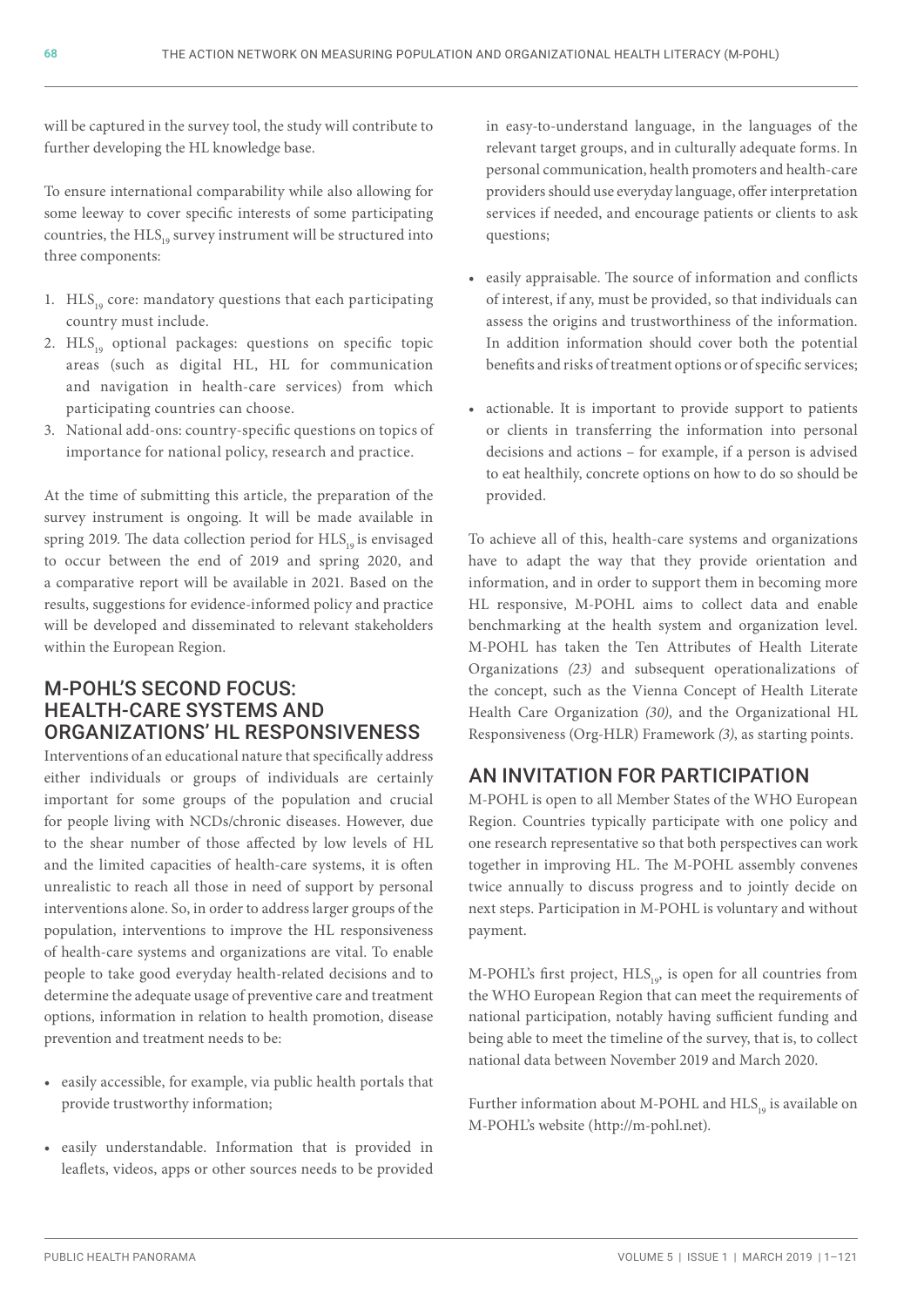## CONCLUSIONS

HL has been increasingly recognized as relevant for health and health-care outcomes. Data from HL surveys provide evidence that huge proportions of populations in many countries are affected by limited HL. In order to improve chances for better health in their respective populations, more and more countries are becoming active in addressing HL. Since HL is not only determined by the ability of individuals within a population but also by the responsiveness of health-care systems and services, policy interventions and practice are more likely to be effective if they are not limited to personal interventions but seek to improve the quality of navigation support, information and communication within health-care systems and services.

M-POHL will continue to provide support to countries in the European Region in improving HL by providing high quality, internationally comparative data on population HL as well as data on health-care responsiveness, and by developing suggestions for policy and practice.

**Acknowledgements:** Heartfelt thanks to our colleagues from the M-POHL network who provided valuable feedback in the writing of this article: Eva-Maria Berens (Germany), Hanne Finbraten (Norway), Simona Giampaoli (Italy), Diane Levin Zamir (Israel), Christos Lionis, Georgios Koulierakis, Elena Petelos (all Greece), Gillian Rowlands (UK), Doris Schaeffer (Germany), Kristine Sørensen (Denmark).

**Source of Funding:** None.

**Conflict of interest:** None declared.

**Disclaimer:** The authors alone are responsible for the views expressed in this publication and they do not necessarily represent the decisions or policies of the World Health Organization.

# REFERENCES<sup>1</sup>

- 1. M-POHL. Concept Note. For a WHO Action Network on Measuring Population and Organizational Health Literacy (M-POHL Network) within the European Health Information Initiative (EHII). Vienna: M-POHL, 2018.
- 2. M-POHL. The Vienna Statement on the measurement of population and organizational health literacy in Europe. Vienna: M-POHL, 2018. ([https://dory.goeg.at/s/](https://dory.goeg.at/s/yo6HazJ2HBcnbZn#pdfviewer) [yo6HazJ2HBcnbZn#pdfviewer](https://dory.goeg.at/s/yo6HazJ2HBcnbZn#pdfviewer)).
- 3. Trezona A, Dodson S, Osborne RH. Development of the organisational health literacy responsiveness (Org-HLR) framework in collaboration with health and social services professionals. BMC Health Services Research. 2017;2017(17):513.
- 4. Simonds SK. Health education as social policy. In: Health Education Monograph 1974;1974:2. P. 1-25.
- 5. Wang J, Thombs BD, Schmid MR. The Swiss Health Literacy Survey: development and psychometric properties of a multidimensional instrument to assess competencies for health. In: Health Expectations 214:17(3), p. 396-417; [https://](https://doi.org/10.1111/j.1369-7625.2012.00766.x) [doi.org/10.1111/j.1369-7625.2012.00766.x](https://doi.org/10.1111/j.1369-7625.2012.00766.x).
- 6. Sorensen, K., van den Broucke, S., Fullam, J., Doyle, G., Pelikan, J., Slonska, Z., & Brand, H. (2012). (HLS-EU) Consortium Health Literacy Project European health literacy and public health: a systematic review and integration of definitions and models. BMC Public Health, 25(12), 80. doi: 10.1186/1471-2458-12-80.
- 7. Toçi E, Burazeri G, Sørensen K, Kamberi H, Brand H. Concurrent validation of two key health literacy instruments in a South Eastern European population. The European Journal of Public Health. 2014;2014(12):cku190.
- 8. Vandenbosch J, Van den Broucke S, Vancorenland S, Avalosse H, Verniest R, Callens M. Health literacy and the use of healthcare services in Belgium. J Epidemiol Community Health. 2016;2016(0):1-7.
- 9. Kučera Z, Pelikan JM, Šteflová A. Health literacy in Czech population results of the comparative representative research. Casopis lekaru ceskych. 2016;155(5):241.
- 10. Schaeffer D, Berens E-M, Vogt D. Health Literacy in the German Population. Deutsches Arzteblatt international. 2017;114(4):60.
- 11. Koltai J, Kun E. The practical measurement of health literacy in Hungary and in international comparison. Orv Hetil. 2016;157(50):2002-6.
- 12. Levin-Zamir D, Baron-Epel OB, Cohen V, Elhayany A. The association of health literacy with health behavior, socioeconomic indicators, and self-assessed health from a national adult survey in Israel. Journal of Health Communication. 2016;21(sup2):61-8.
- 13. Palumbo R, Annarumma C, Adinolfi P, Musella M, Piscopo G. The Italian Health Literacy Project: Insights from the assessment of health literacy skills in Italy. Health Policy. 2016;120(9):94.
- 14. Office of the Commissioner for Mental Health. Health Literacy Survey. Malta 2014 ([https://deputyprimeminister.](https://deputyprimeminister.gov.mt/en/CommMentalHealth/Pages/health-literacy-survey.aspx) [gov.mt/en/CommMentalHealth/Pages/health-literacy](https://deputyprimeminister.gov.mt/en/CommMentalHealth/Pages/health-literacy-survey.aspx)[survey.aspx](https://deputyprimeminister.gov.mt/en/CommMentalHealth/Pages/health-literacy-survey.aspx)).

All references were accessed 20 March 2019.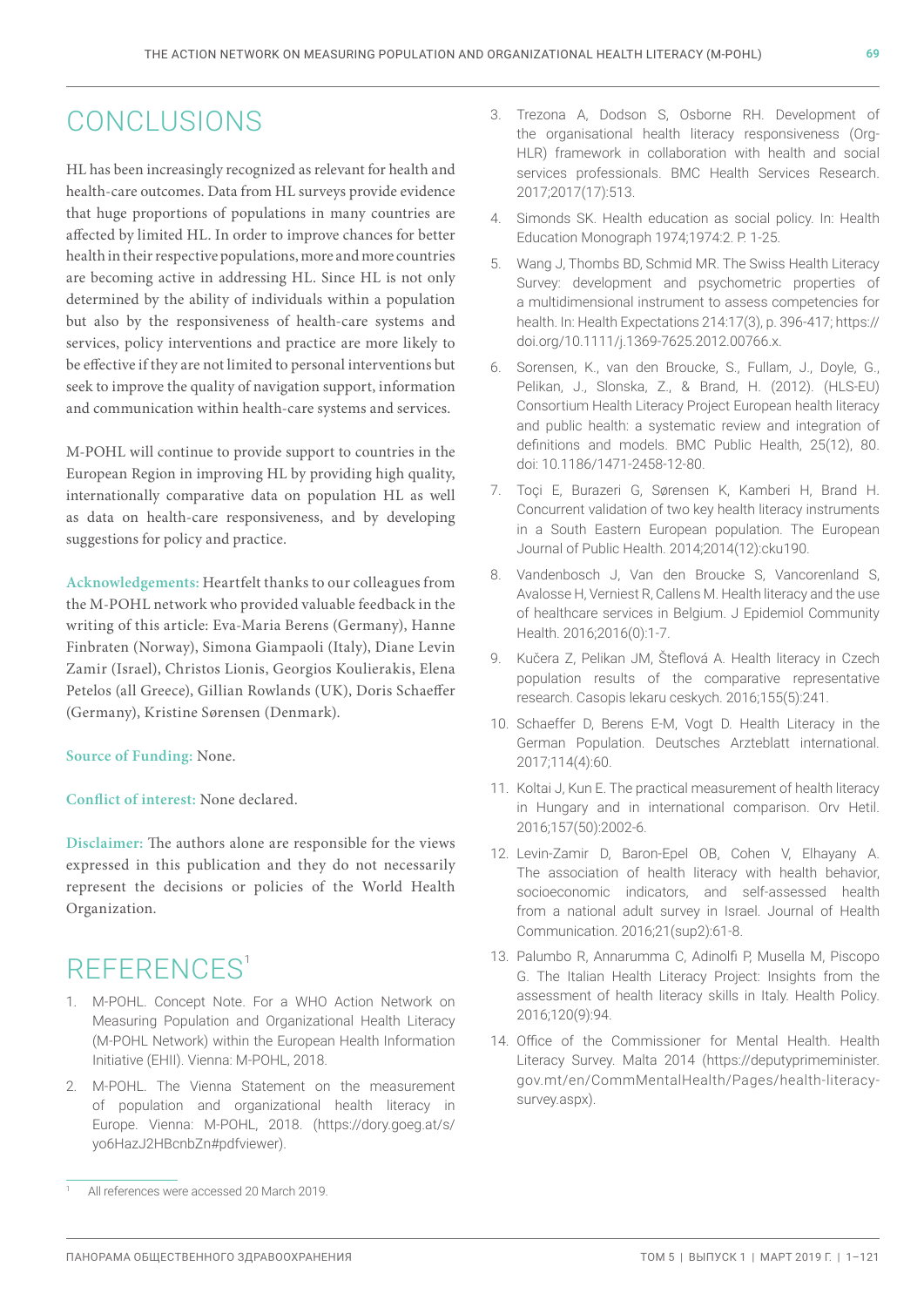- 15. Finbraten HS, Wilde-Larsson B, Nordstrom G, Pettersen KS, Trollvik A, Guttersrud O. Establishing the HLS-Q12 short version of the European Health Literacy Survey Questionnaire: latent trait analyses applying Rasch modelling and confirmatory factor analysis. BMC Health Serv Res. 2018;2018(18:):506.
- 16. Espanha R, Ávila P. Health Literacy Survey Portugal: A Contribution for the Knowledge on Health and Communications. Procedia Computer Science. 2016;100:1033-41.
- 17. Bieri U, Kocher JP, Gauch C, Tschöpe S, Venetz A, Hagemann M. Bevölkerungsbefragung "Erhebung Gesundheitskompetenz 2015". Studie im Auftrag des Bundesamts für Gesundheit BAG, Abteilung Gesundheitsstrategie. Bern: gfs.bern, 2016.
- 18. Duong VT, Lin I-F, Sorensen K, Pelikan JM, Van Den Broucke S, Lin Y-C, et al. Health Literacy in Taiwan: A Population-Based Study. Asia-Pacific Journal of Public Health. 2015;27(8):871-80.
- 19. Nakayama K, Osaka W, Togari T, Ishikawa H, Yonekura Y, Sekido A, et al. Comprehensive health literacy in Japan is lower than in Europe: a validated Japanese-language assessment of health literacy. BMC Public Health. 2015;15:505.
- 20. Duong TV, Aringazina A, Baisunova G, Nurjanah, Pham TV, Pham KM, et al. Measuring health literacy in Asia: Validation of the HLS-EU-Q47 survey tool in six Asian countries. Journal of Epidemiology. 2017;27(2):86.
- 21. Sorensen K, Van den Broucke S, Fullam J, Doyle G, Pelikan J, Slonska Z, et al. Health literacy and public health: a systematic review and integration of definitions and models. BMC Public Health. 2012;12(80):13.
- 22. Pelikan JM, Ganahl K. Measuring Health Literacy in General Populations: Primary Findings from the HLS\_EU Consortium´s Health Literacy Assessment Effort. IOS Press. 2017;2017:59.
- 23. Brach C, Keller D, Hernandez LM, Baur C, Parker R, Dreyer B, et al. Ten Attributes of Health Literate Health Care Organizations. Washington DC: Institute of Medicine of the National Academies, 2012.
- 24. Berkman ND, Sheridan SL, Donahue KE, Halpern DJ, Crotty K. Low health literacy and health outcomes: an updated systematic review. Ann Intern Med. 2011;155(2):97-107.
- 25. Eichler K, Wieser S, Brügger U. The costs of limited health literacy: a systematic review. International Journal of Public Health. 2009;54(5):313.
- 26. Sorensen K, Pelikan JM, Rothlin F, Ganahl K, Slonska Z, Doyle G, et al. Health literacy in Europe: comparative results of the European health literacy survey (HLS-EU). Eur J Public Health. 2015;2015(05.04.2015):6.
- 27. A. Vernon J, Trujillo A, Rosenbaum S, DeBuono B. Low Health Literacy: Implications for National Health Policy. 2007.
- 28. Parker R. Measuring health literacy: what? So what? Now what? In: Hernandes L, editor. Measures of health literacy: workshop summary, Round-table on Health Literacy. Washington DC: National Academies Press; 2009. p. 91.
- 29. Rudd RE, Anderson JE. The Health Literacy Environment of Hospitals and Health Centers. 2006. Cambridge MA: National Center for the Study of Adult Learning and Literacy.
- 30. Dietscher C, Pelikan JM. Health-literate Hospitals and Healthcare Organizations – Results from an Austrian Feasibility Study on the Self-assessment of organizational Health Literacy in Hospitals. In: Schaeffer D, Pelikan JM, editors. Health Literacy Forschungsstand und Perspektiven. Bern: hogrefe; 2017. p. 313.
- 31. Farmanova E, Bonneville L, Bouchard L. Organizational Health Literacy: Review of Theories, Frameworks, Guides, and Implementation Issues. Inquiry. 2018;2018(55):17.
- 32. ECOSOC. Ministerial Declaration-2009. Ministerial declaration of the 2009 high-level segment of the Economic and Social Council": " Implementing the internationally agreed goals and commitments in regard to global public health. Geneva: United Nations Economic and Social Council; 2009.
- 33. Kickbusch I, Pelikan JM, Apfel F, Tsouros AD. Health literacy: The solid facts. WHO Regional Office for Europe: Copenhagen, 2013. [\(http://www.euro.who.int/\\_\\_data/](http://www.euro.who.int/__data/assets/pdf_file/0008/190655/e96854.pdf) [assets/pdf\\_file/0008/190655/e96854.pdf](http://www.euro.who.int/__data/assets/pdf_file/0008/190655/e96854.pdf)).
- 34. Health 2020. A European policy framework and strategy for the 21st century. Copenhagen: World Health Organization. Regional Office for Europe; 2013.
- 35. Shanghai Declaration on promoting health in the 2030 Agenda for Sustainable Development. World Health Organization: Geneva, 2016.
- 36. United Nations. Transforming our world: The 2030 agenda for sustainable development. United Nations; 2015.
- 37. Moreira L. OECD Health Working Paper No. 107 Health literacy for people-centred care. Where do OECD countries stand? OECD (eds.) 2018; [http://www.oecd.org/](http://www.oecd.org/officialdocuments/publicdisplaydocumentpdf/?cote=DELSA/HEA/WD/HWP(2018)4&docLanguage=En) [officialdocuments/publicdisplaydocumentpdf/?cote=DEL](http://www.oecd.org/officialdocuments/publicdisplaydocumentpdf/?cote=DELSA/HEA/WD/HWP(2018)4&docLanguage=En) [SA/HEA/WD/HWP\(2018\)4&docLanguage=En](http://www.oecd.org/officialdocuments/publicdisplaydocumentpdf/?cote=DELSA/HEA/WD/HWP(2018)4&docLanguage=En)
- 38. IUHPE Position statement on health literacy. A practical vision for a health literate world. 2018; International Union for Health Promotion and Education (eds.) [https://www.iuhpe.org/](https://www.iuhpe.org/images/IUHPE/Advocacy/IUHPEHealth_Literacy_2018.pdf) [images/IUHPE/Advocacy/IUHPEHealth\\_Literacy\\_2018.pdf](https://www.iuhpe.org/images/IUHPE/Advocacy/IUHPEHealth_Literacy_2018.pdf)
- 39. Montevideo Roadmap 2018–2030 on NCDs as a sustainable development priority. Montevideo: World Health Organization, 2017.